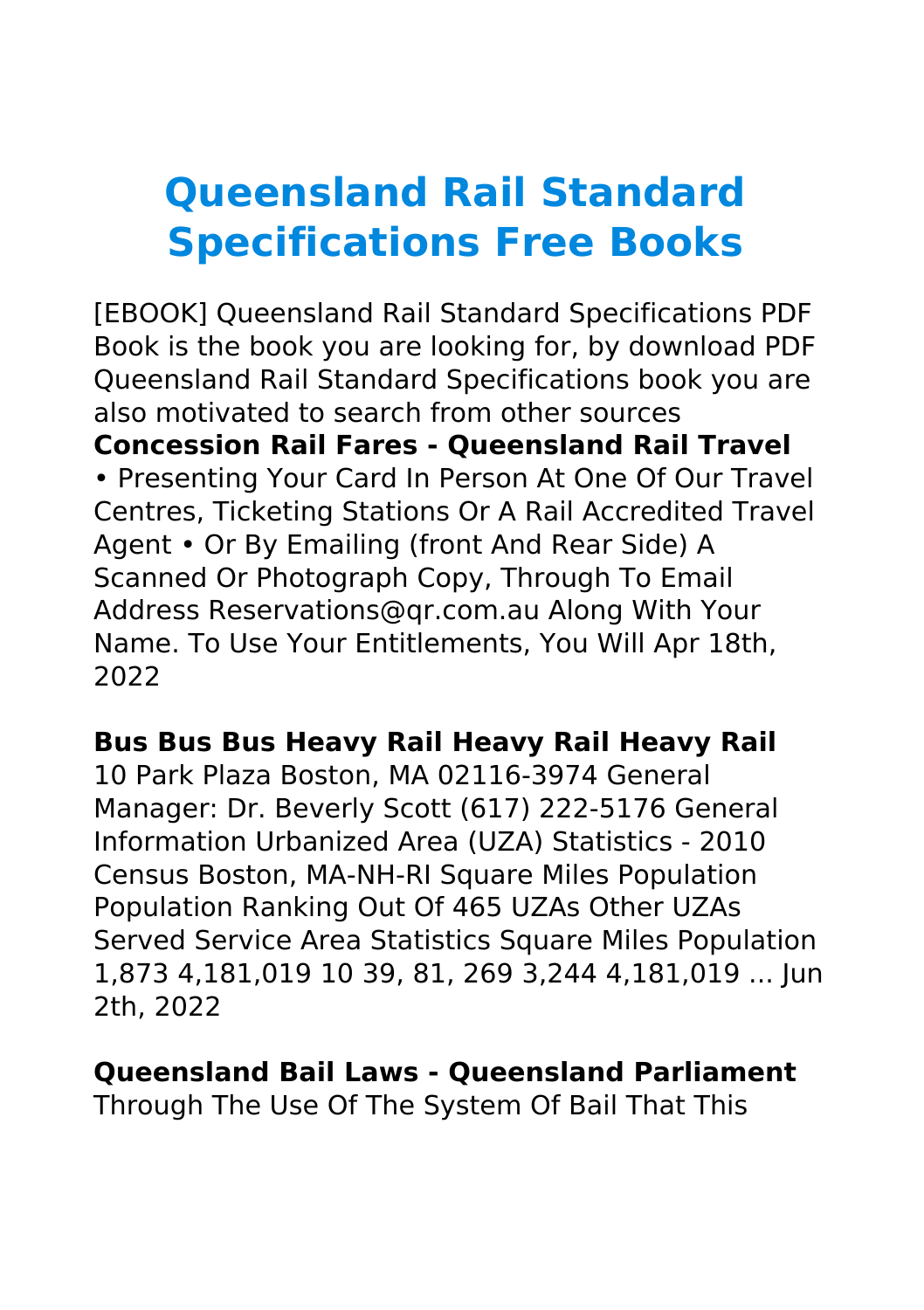Balance Is Generally Maintained And, Thus, Its Importance Within The Justice System Is Reinforced. 2. CALLS FOR REFORM Complaints Have Been Voiced In The Community Regarding The Effectiveness Of The Bail Act 1980 (Qld). These Calls Have Been Particularly Strong From Victims Of Crime And Their ... Jan 23th, 2022

#### **Queensland MIND Essentials - Home | Queensland Health**

Mental Illness Nursing Documents For Nurses And Midwives Queensland MIND Essentials Aims To Support Nurses And Midwives Working In General Health Care Settings Within Queensland Health (QH) Hospitals And Communities By Providing Information And Strate Jun 3th, 2022

# **Stadiums Queensland - Queensland Parliament**

Events. In 2015, We Look Forward To Hosting ICC Cricket World Cup Games At The Gabba, The AFC Asian Cup Fixtures At Suncorp Stadium And Another Major Concert At 1300SMILES Stadium When Ricky Martin Tours Australia In The First Half Of The New Calendar Year. Delivering Well Maintained And Managed Venues Is The Key Jan 5th, 2022

#### **Mandatory Training - Queensland Rail**

Electrical Traction Safety Card (WET Endorsement). Contractors Issued With The Electrical Traction Safety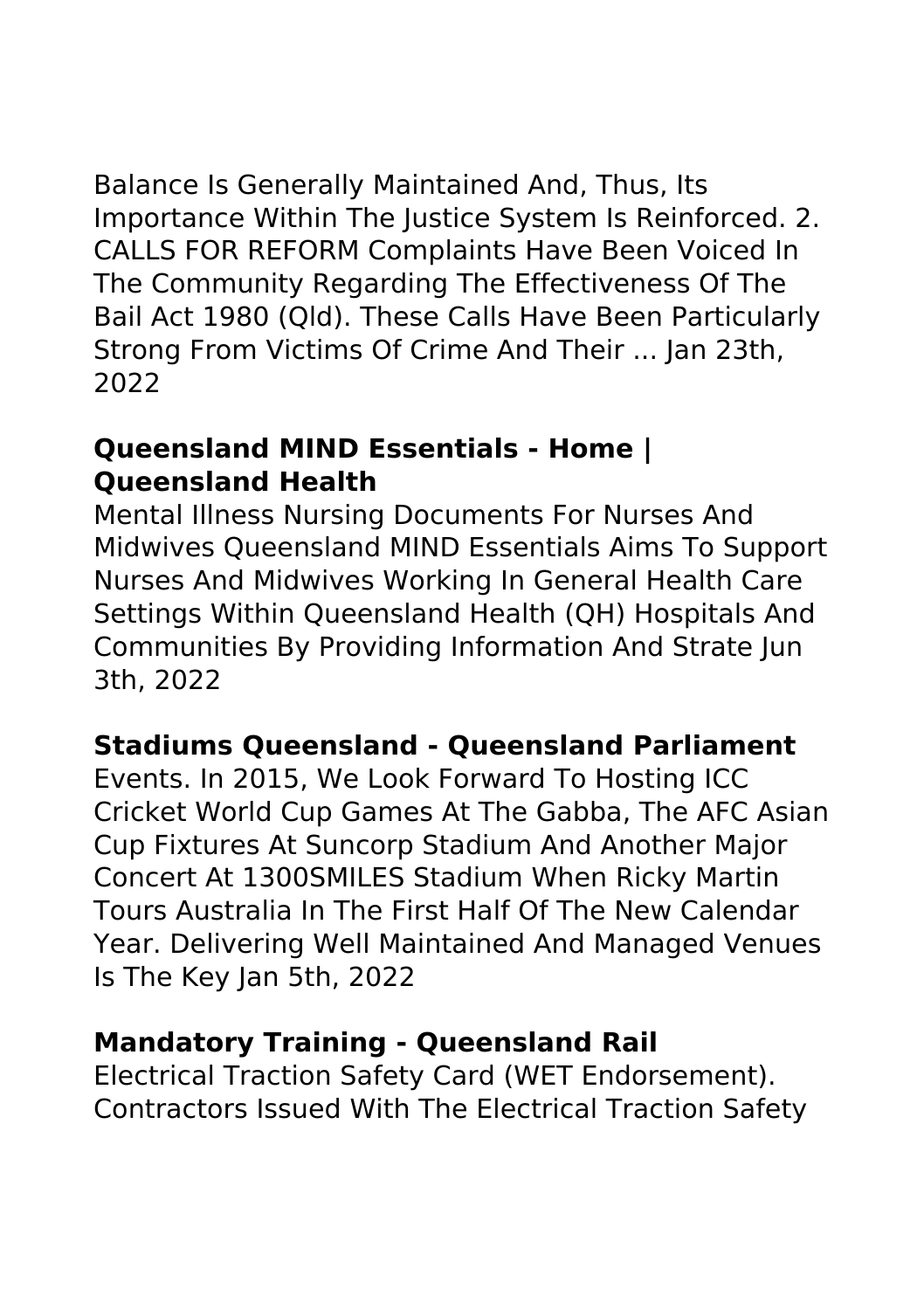Card (WET Endorsement) Can Submit This Card As Evidence In The RIW System As A Record Of Competency. The Role To Be Selected For T Apr 13th, 2022

# **STANDARD SPECIFICATIONS OF LIGHT URBAN RAIL TRANSIT …**

I) Conceptual Layout Ofthe At-grade Metro Lite Shelter Isattached With Annexure-1&11with Thisreport. J) Platform Width Of Minimum 1.12 M (NFPA -101) Shall Be Proposed On Either Sideofthetrack. K) Metro Lite Shelter Roof Can Beoptimized To 1I3rdof Train-length Inthe Platform Jun 13th, 2022

# **MAHARASHTRA METRO RAIL CORPORATION LTD (Pune Metro Rail ...**

Electrical Engineering (For Minimum Educational Qualification B.E/B.Tech(Electrical) Section 1: Electric Circuits Network Elements: Ideal Voltage And Current Sources, Dependent Sources, R, L, C, M Elements; Network Solution Methods: KCL, KVL, Node And Mesh Analysis; Network Theorems: Thevenin's, Norton's, Superposition And Jan 15th, 2022

# **LiLight-Rail Transitght-Rail Transit In Americain America**

There Are Two Types Of Light-railsystems. The First System Involves Light Cars, Sometimes Called Trolleys, Trams Or Street-cars, Which Run Along The Street And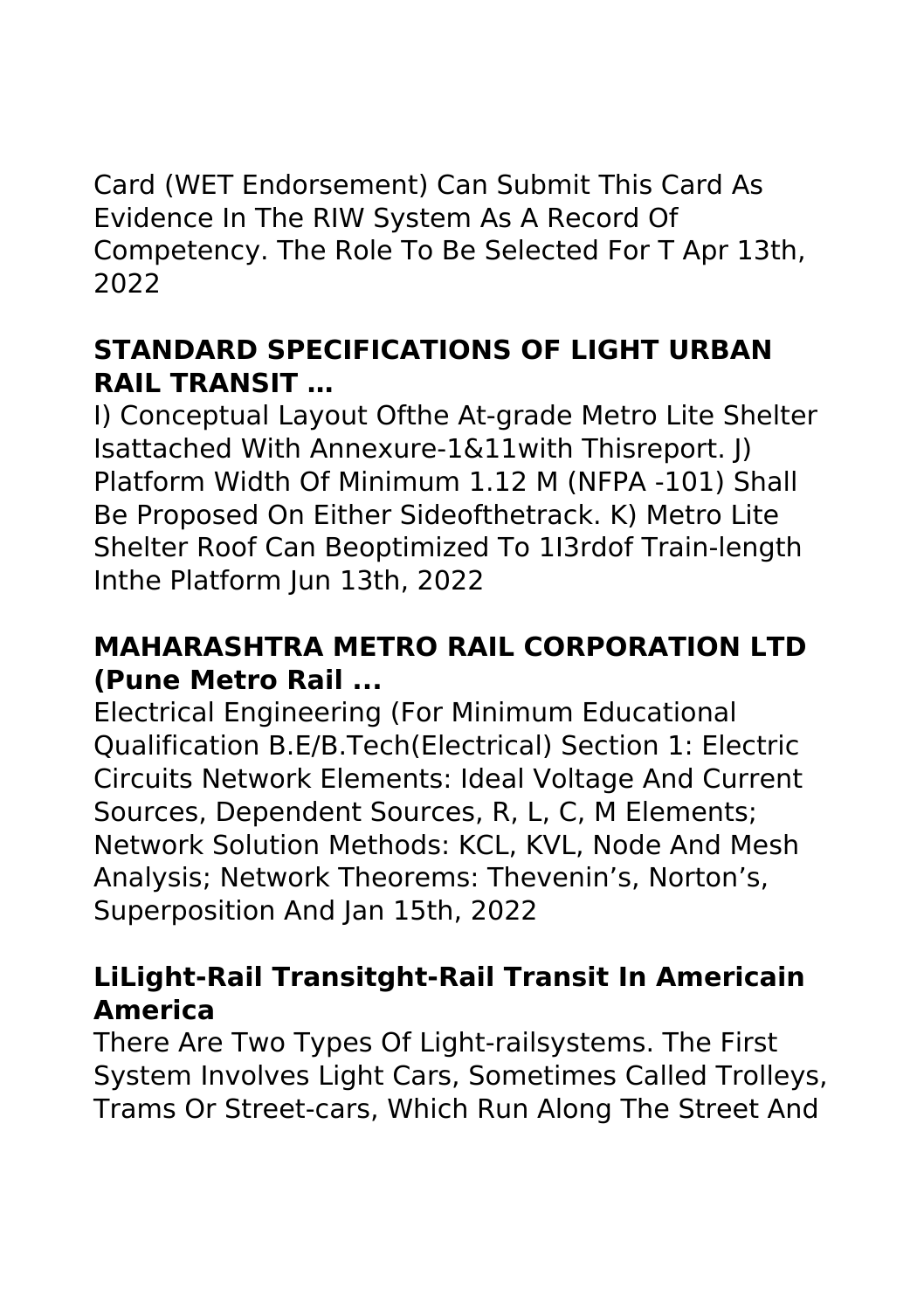Share Space With Motor Vehicles. Such Systems Exist In San Diego (in Part), New Orleans And Charlotte, N.C. The Second Light-rail System Con- Mar 20th, 2022

# **Precision, Rail-to-Rail I/O INSTRUMENTATION AMPLIFIER**

Measurements High-resolution Test Systems Weigh Scales Multi-channel Data Acquisition Systems Medical Instrumentation General-purpose Ina326 And Ina327 Related Products Product Features Ina337 Precision, 0.4µv/ °c Drift, Specified –40c To +125c Ina114 50µv Vos, 0.5na Ib, 115db Cmr, 3ma Iq, 0.25µv/°c Drift Jan 16th, 2022

# **Rail-to-rail, Wide-band, Low-power Operational Amplifiers**

May 2006 Rev. 3 1/33 33 TSH70,71,72,73,74,75 Rail-to-Rail, Wide-Band, Low-Power Operational Amplifiers 3V, 5V, ±5V Specifications 3dB Bandwidth: 90MHz Gain Bandwidth Product: 70MHz Slew Rate: 100V/ms Output Current: Up To 55mA Input Single Supply Voltage Output Rail-to-rail Specified For 150 Ω Loads Low Distortion, THD: 0.1% SOT23-5, TSSOP And SO Packages Jun 15th, 2022

# **Passenger Rail Usage 2019-20 Q1 - Office Of Rail And Road**

Last Year, In 2018, The Easter Weekend Was Split Across 2017- 18 Q4 And 2018-19 Q1, Whereas This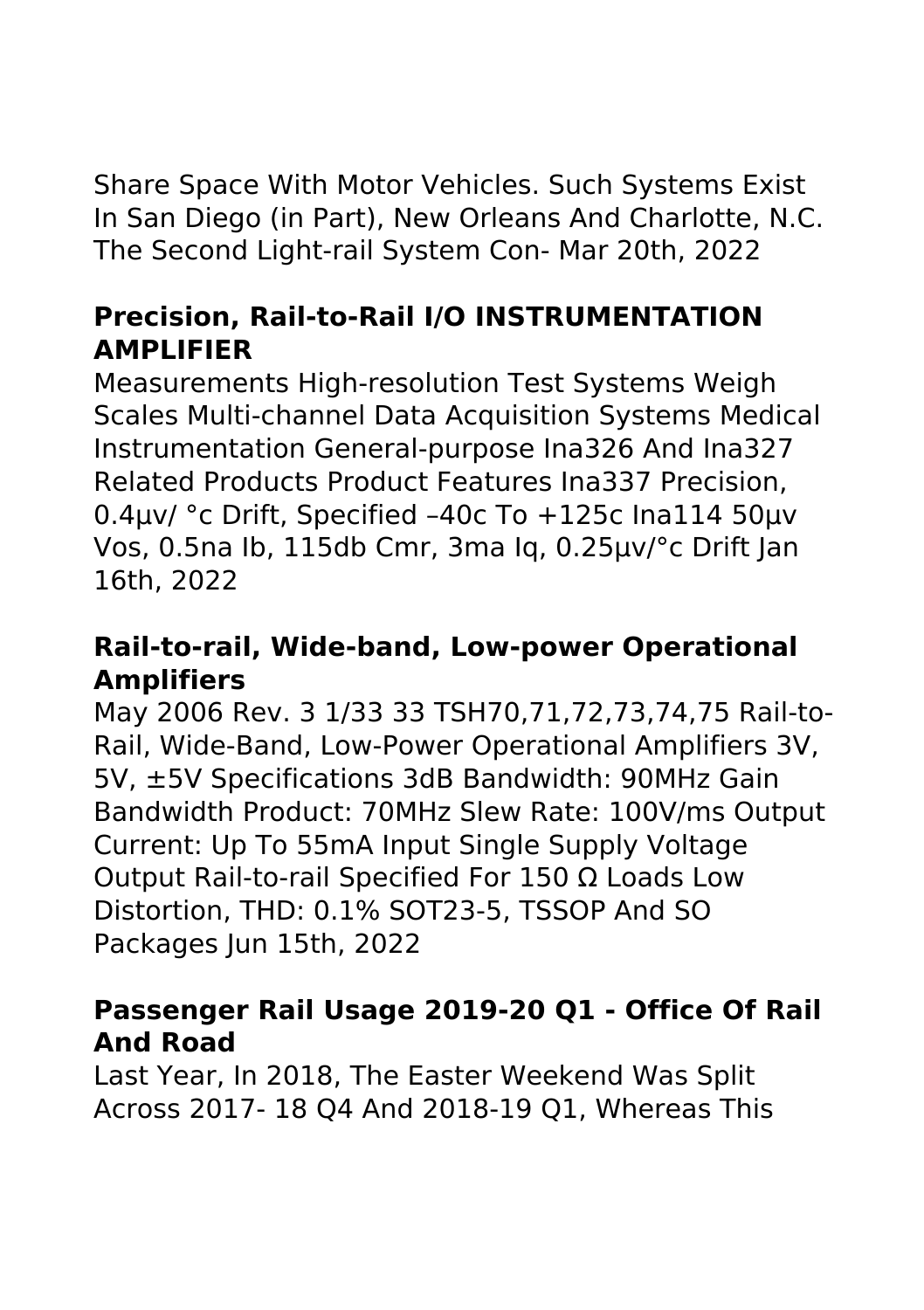Year, In 2019, It Was In Late April (i.e. Entirely Within 2019- 20 Q1). Of The Four Largest Passenger Operators, Al Feb 16th, 2022

# **30035 BASE RAIL MOUNTING KIT 10 BOLT RAIL KIT**

(1) Provide This Manual To End User. (2) Physically Demonstrate Procedures In This Manual To End User. (3) Have End User Demonstrate That He/she Understands Procedures. (1) Read And Follow This Manual Every Time You Use Hitch. (2) Save This Manual For Future Reference. (3) Pass On Copies Of Manual To Any Mar 13th, 2022

# **LMV321 - Single, Dual, Quad Low-Voltage, Railto-Rail ...**

Single, Dual, Quad Low-Voltage, Rail-to-Rail Operational Amplifiers LMV321, NCV321, LMV358, LMV324 The LMV321, LMV321I, NCV321, LMV358/LMV358I And LMV324 Are CMOS Single, Dual, And Quad Low Voltage Operational Amplifiers With Rail−to−rail Output Swing. These Amplifiers Are A Cost−effective Solution For Feb 20th, 2022

# **LMV821 - Single And Quad, Low Voltage, Rail-to-Rail ...**

Single And Quad Low Voltage, Rail-to-Rail Operational Amplifiers The LMV821 And LMV824 Are Operational Amplifiers With Low Input Voltage Offset And Drift Vs.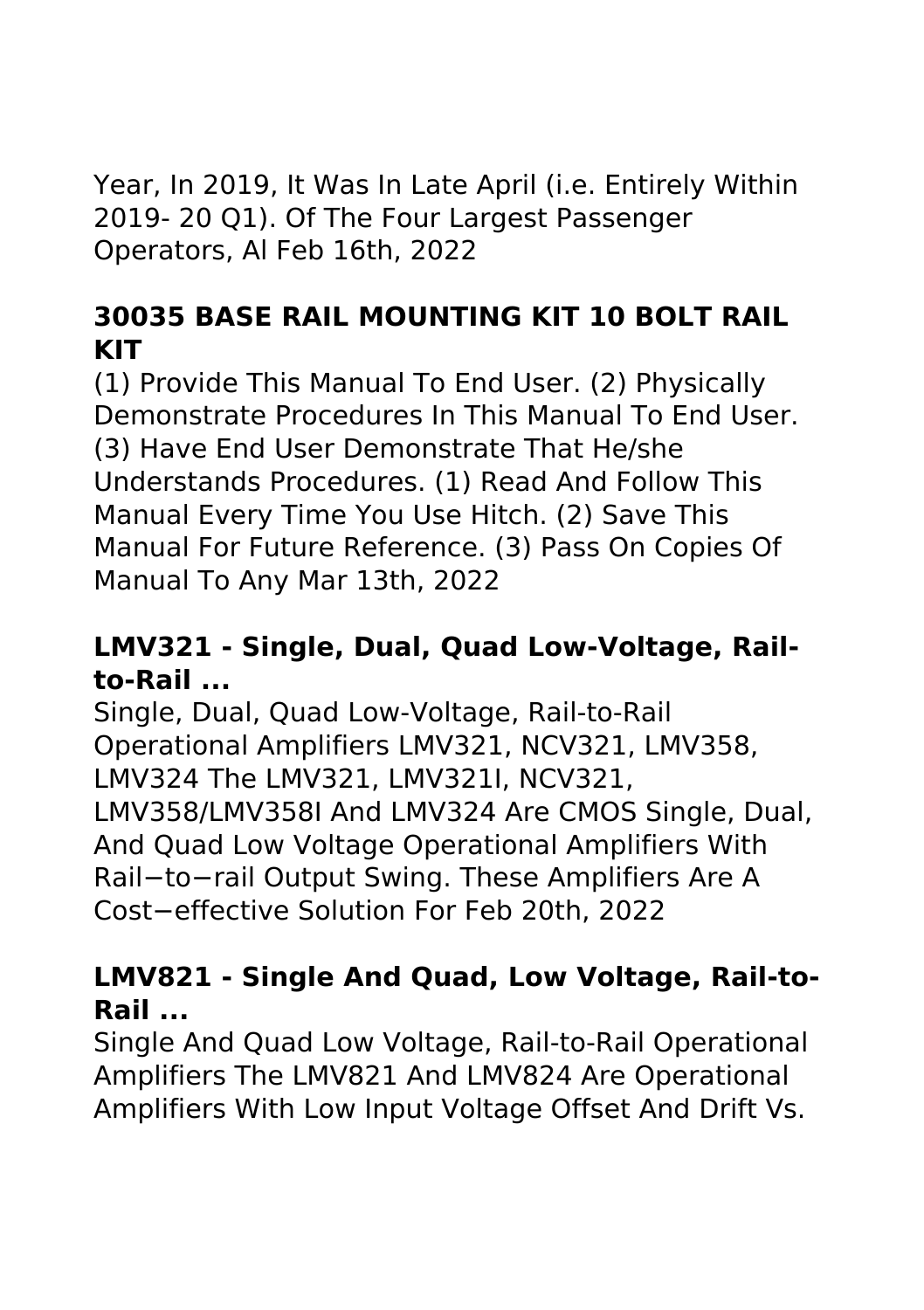Temperature. In Spite Of Low Quiescent Current Requirements These Devices Have 5 MHz Bandwidth And 1.4 V/ S Slew Rate. In Additi May 22th, 2022

# **AD824 Single Supply, Rail-to-Rail Low Power, FET-Input Op ...**

Low Voltage Strain Gage Amplifiers DAC Output Amplifier GENERAL DESCRIPTION The AD824 Is A Quad, FET Input, Single Supply Amplifier, Fea-turing Rail-to-rail Outputs. The Combination Of FET Inputs And Rail-to-rail Outputs Makes The AD824 Useful In A Wide Variety Of Low Voltage Applications Where Mar 20th, 2022

# **Stage 2 Of Light Rail - Building Light Rail To Woden**

8 STAGE 2 OF LIGHT RAIL BUILDING LIGHT RAIL TO WODEN 9. GREATER ACCESS AND OPPORTUNITY Gungahlin To Woden Connects People With Canberra's Lakeside, Cultural Institutions, Festivals And Events, From Summernats To The Black Opal Stakes, Enlighten And Floriade. May 11th, 2022

# **Geelong Fast Rail - Rail Projects Victoria**

Rail For Geelong. In 2018 The Victorian Government Funded Rail Projects Victoria (RPV) To Undertake Detailed Planning Work And Technical Investigation Of Options For Faster Rail Services For Geelong. Consideration Was Given To Both The Major Rail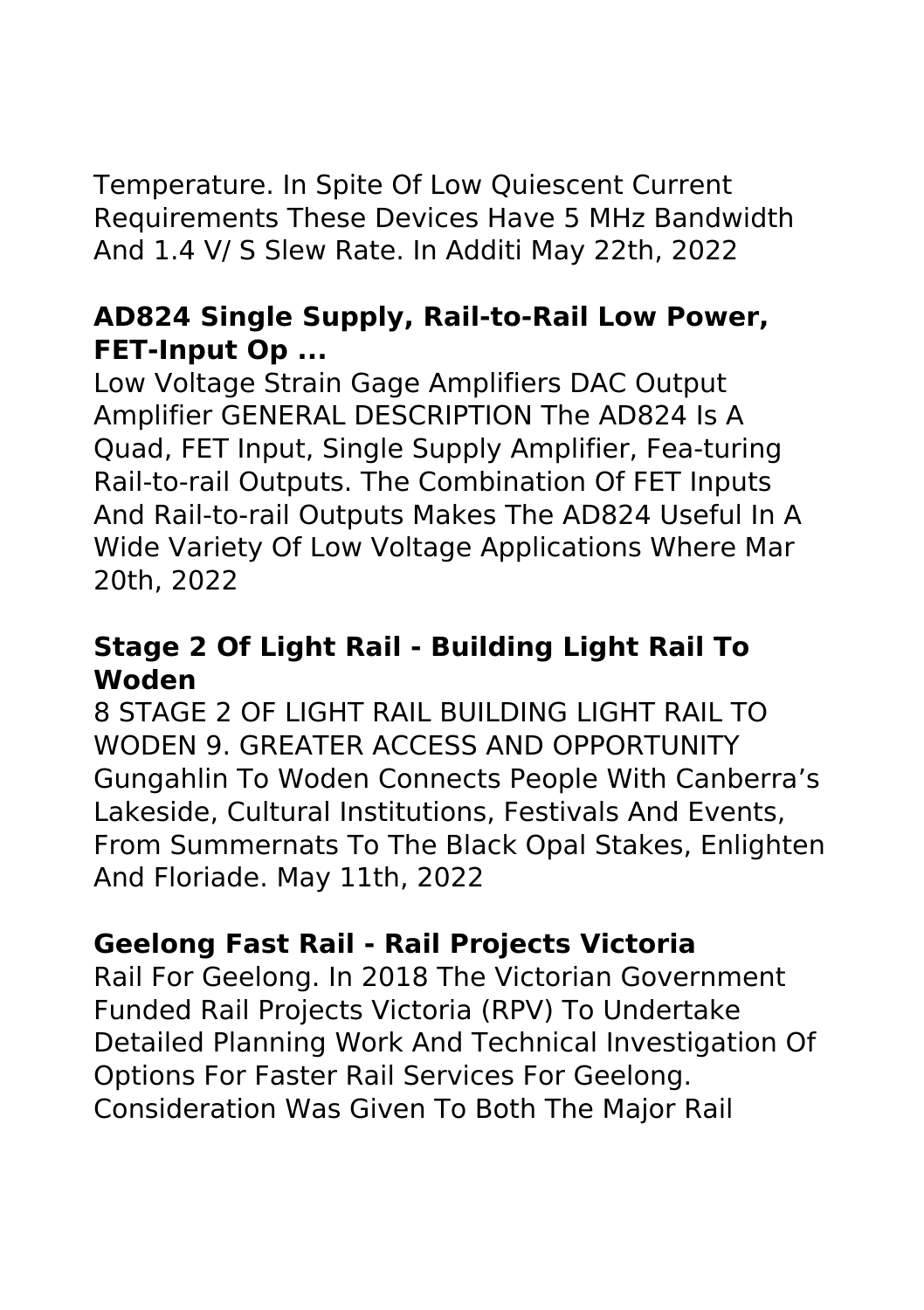# Corridors To The West Feb 9th, 2022

# **Wheel-Rail Force Analysis Under Rail Transit Loading ...**

0 5 10 15 20 25 30 35 40 Wheel Load (kN) G Wheel Load (kips) Light Rail AW0 Light Rail AW3 Heavy Rail AW0 Heavy Rail AW3 Commuter Railcar AW0 Commuter Railcar Mar 23th, 2022

# **Single And Dual-Supply, Rail-to-Rail, Low Cost ...**

Allowing Single Gain Set Resistor Programming And By Conforming To The 8-lead Industry Standard Pinout Configuration . With No External Resistor, The AD623 Is Configured For Unity Gain  $(G = 1)$ , And With An External Resistor, The AD623can Be Programmed For Gains Of Up To 1000. The Accuracy Of The Jun 5th, 2022

#### **215MHz, Rail-to-Rail Output, 1.1nV/ - Analog**

LT6230-10 Is A Single Amplifier Optimized For Higher Gain Applications Resulting In Higher Gain Bandwidth And Slew Rate. The LT6230 And LT6230-10 Include An Enable Pin That Can Be Used To Reduce The Supply Current To Less Than 10µA. T Apr 15th, 2022

# **LM7321x Single And LM7322x Dual Rail-to-Rail Input And ...**

• Capacitive Load Tolerance Unlimited The LM732xx Devices Are Designed To Drive Unlimited Capacitive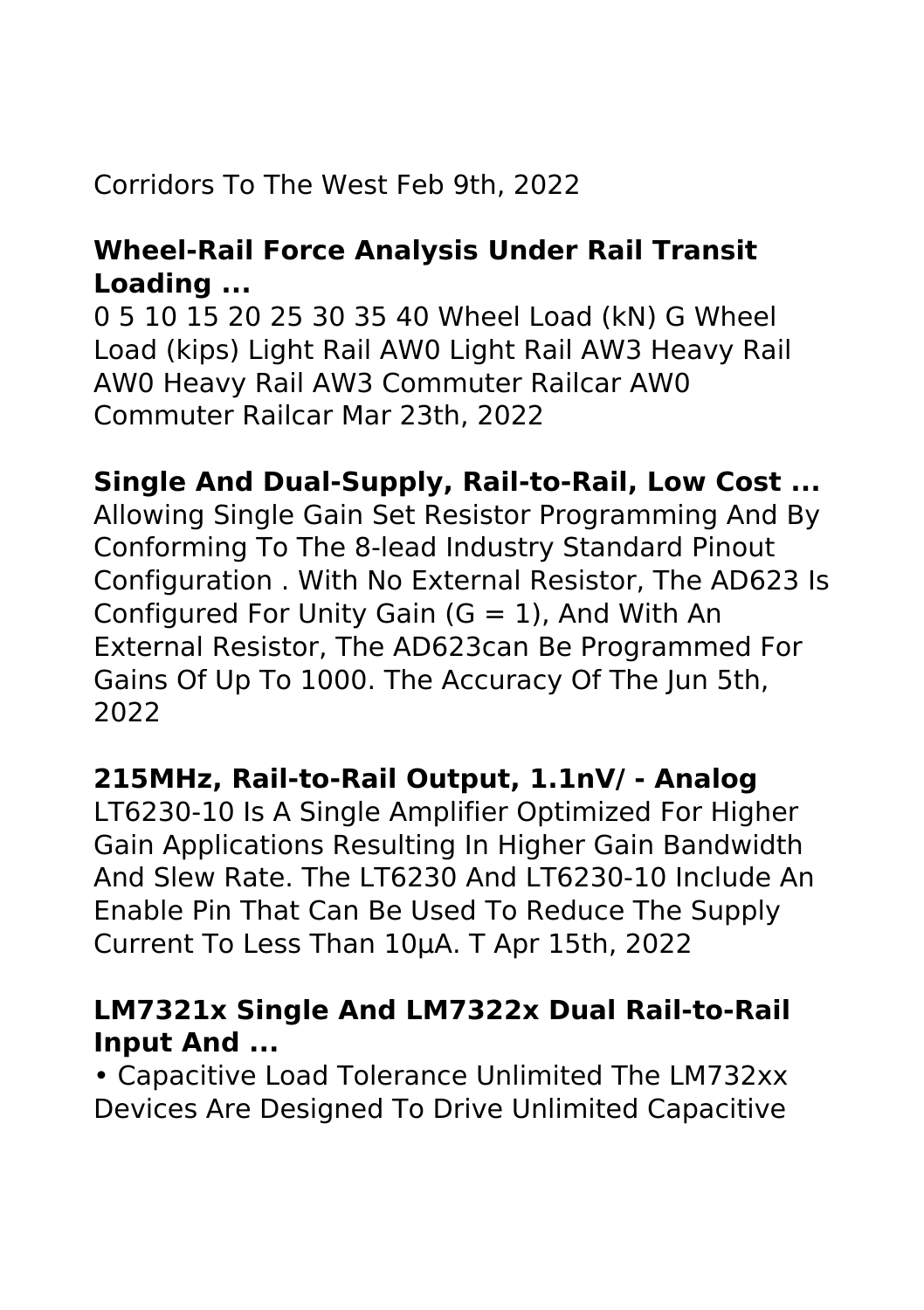Loads Without Oscillations. All LM7321x And • Input Common-Mode Voltage 0.3-V Beyond Rails LM7322x Part Jun 17th, 2022

# **LTC1458/LTC1458L Quad 12-Bit Rail-to-Rail Micropower DACs ...**

Full-scale Output Of 4.095V In A ´ 2 Gain Configuration. It Operates From A Single 4.5V To 5.5V Supply Dissipating Only 5.5mW ( $ICC = 1.1$ mA Typ). The LTC1458L Has An Onboard 1.22V Reference And A Fullscale Output Of 2.5V In A ´ 2 Gain Configuration. It Operate Feb 17th, 2022

# **LTC1456 - 12-Bit Rail-to-Rail Micropower DAC With Clear Input**

Reset To Other Dacs 12-bit Shift Reg And Dac Latch µp Din Vcc 2 8 4 Dout 5 1456 Ta01 1 Clk 3 Cs/ld 6 Clr 7 Rail-to-rail ... Ww U Wu Package /order I For Atio U Order Part Number Ltc1456cn8 Ltc1456in8 Ltc1456cs8 Ltc1456is8 S8 Part Marking Mar 3th, 2022

# **1. Back Rail 2. Front Rail 3. Crib End Left 4. Crib End ...**

All Dressers And Other Furniture, And On Either The Inside Bottom Of The Headboard, Crib Ends, Or Stabilizer Bar Of Your Crib, Depending On Which Model You Have. Someone Will Contact You Via E-mail Or Phone To Help You With Y Apr 15th, 2022